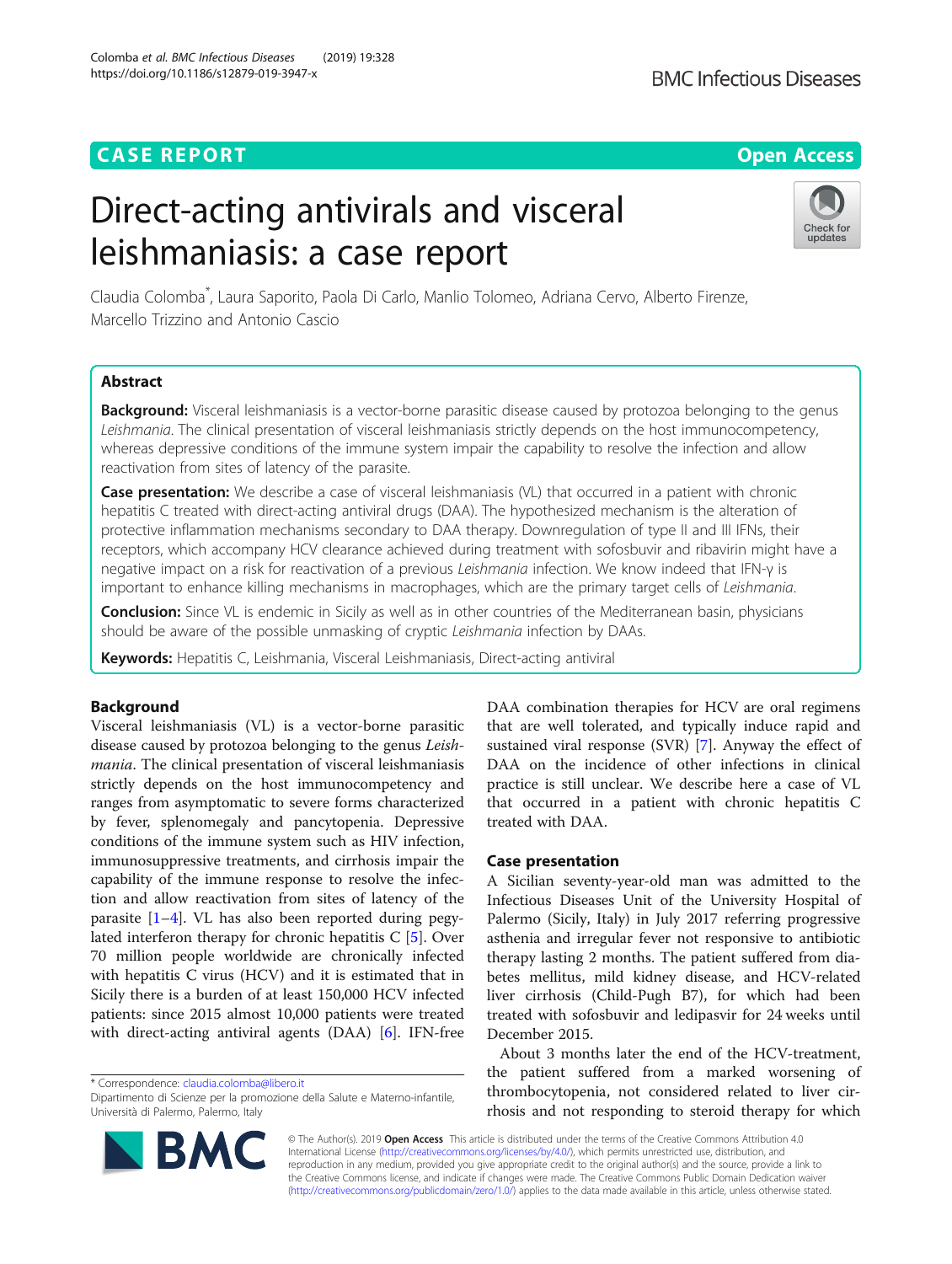he had been treated with romiplostim whenever platelet count was under 20,000/mmc.

At admission in our division, the patient had fever (BT 37.8°) with a pulse rate of 78 bpm, blood pressure and respiratory rate were normal. No other symptoms were reported except asthenia. At the physical examination he had no respiratory alterations, systolic heart murmur at apex (grade II/VI), hepatosplenomegaly and grade 1-encephalopathy with bradilalia and minimal flapping tremor.

Laboratory tests revealed pancitopenia (WBC 3100/ mmc -neutrophils 46%, lymphocytes 33%-, Hb 8.1 g/dl, platelets 46,000/mmc), an increased C-reactive protein (33 mg/l), D-dimer 6980 UI/l and INR 1.5, eGFR 63 ml/ min/1.73m<sup>2</sup>, AST/ALT 2xN, modest hypoalbuminemia with polyclonal gammopathy.

The abdominal ultrasound exam showed an increase in splenomegaly (17 cm) compared to the previous ultrasonography from 1 month earlier (14.5 cm). Thoracic CT scanning was normal. Trans-thoracic echocardiography excluded vegetations. Blood culture, brucellosis serology, HIV-IgG and HBsAg were negative. Leishmania serology resulted positive in enzyme-linked-immunosorbent-assay (IgG 1:12800), immunofluorescent antibody test (IgG 1:25600) performed as previously described [[2](#page-2-0)] (Table 1) and Western Blot.

Leishmania infantum DNA was detected in peripheral blood by Real-time Polymerase Chain Reaction (PCR) targeted on a 117 bp fragment in the mini circle kinetoplast DNA (kDNA), carried out as previously described by Vitale et al. [[8\]](#page-2-0).

A bone marrow aspirate was not performed because of low platelet count. Liposomal amphotericin B was started at the dose of 3 mg/kg from day 1 to 5 and a further dose on day 10 for a total dose of 18 mg/kg.

The blood cells count and the clinical conditions of the patient progressively improved until reaching normal values; L. infantum real-time PCR on peripheral blood at the end of the treatment was negative.

# Discussion and conclusions

It is well known that T-cell-dependent immune response and macrophage activation play a major role during primary Leishmania infection or reactivation of latent infection, in addition the effect of DAA on the host immune status has also recently been addressed [[1,](#page-2-0) [7\]](#page-2-0). It

Table 1 Serological tests indicating L. infantum infection

| L. infantum diagnostic test                            | Positivity<br>threshold | Patient's<br>value |
|--------------------------------------------------------|-------------------------|--------------------|
| Enzyme-linked-immunosorbent-assay<br>$(ELISA)$ $(lqG)$ | 1:50                    | 1:12800            |
| Immunofluorescent antibody test<br>$(IFAT)$ $(lqG)$    | 1.50                    | 1:25600            |

has been well documented that DAA regimens are associated to lower side-effects and higher rate of SVR obtained in a shorter time frame than interferon and ribavirin. However, some researchers are now discovering an increased rate of de novo and recurrent hepatocellular carcinoma (HCC) in patients with HCV cirrhosis compared to interferon treatment protocols. The hypothesized mechanisms is that inflammation secondary to chronic HCV infection plays a role in immunosurveillance. DAA therapy seems to abolish this protective and antineoplastic effect [[9\]](#page-2-0). Moreover, Meissner et al. demonstrated that treatment with sofosbuvir and ribavirin is associated to downregulation of type II and III IFNs, their receptors and interferon stimulated genes in liver [[10\]](#page-2-0). This might have a negative impact on immune control allowing reactivation of a previous infection. HBV reactivation occurs frequently in patients with chronic HBV and HCV coinfection receiving DAA therapy. It is therefore important to have all patients screened for evidence of overt or occult HBV infection and properly manage the coinfection during DAAs therapy [[11\]](#page-2-0).

We know that IFN- $\gamma$  is important to enhance killing mechanisms in macrophages, which are the primary target cells of Leishmania as well as other intracellular infections such as tuberculosis. Consequently, a potential risk for reactivation of a previous Leishmania or Mycobacterium tuberculosis infection during DAA therapy is possible [[12\]](#page-2-0). Since VL is endemic in Sicily as well as in other countries of the Mediterranean basin, and physicians should be aware of the possible unmasking of cryptic Leishmania infection after DAAs therapy. Even if this risk is not considered as a contraindication for anti-HCV treatment, baseline screening could be suggested when this treatment is started in these epidemiological settings.

## Abbreviations

bpm: beats per minute; BT: Body temperature; CT: Computed tomography; DAA: Direct-Acting Antiviral; eGFR: estimated glomerular filtration rate; Hb: Haemoglobin; HBV: Hepatitis B Virus; HCV: Hepatitis C Virus; HIV: Human Immunodeficiency Virus; IFN: Interferon; PCR: Polymerase chain reaction; VL: Visceral leishmaniasis; WBC: White blood cells

# Acknowledgements

We have not received substantial contributions from non-authors.

#### Funding

This report received no specific grant from any funding agency in the public, commercial, or not-for-profit sectors.

## Availability of data and materials

The datasets used and analyzed during the current study are available from the corresponding author on reasonable request.

#### Authors' contributions

CC, SL, and CA developed the idea of the study, participated in its design and coordination and helped to draft the manuscript. DCP, FA and ToM contributed to the acquisition and interpretation of data. CC, TrM and CA were involved in critically reviewing data for important intellectual content. All authors read and approved the final manuscript.